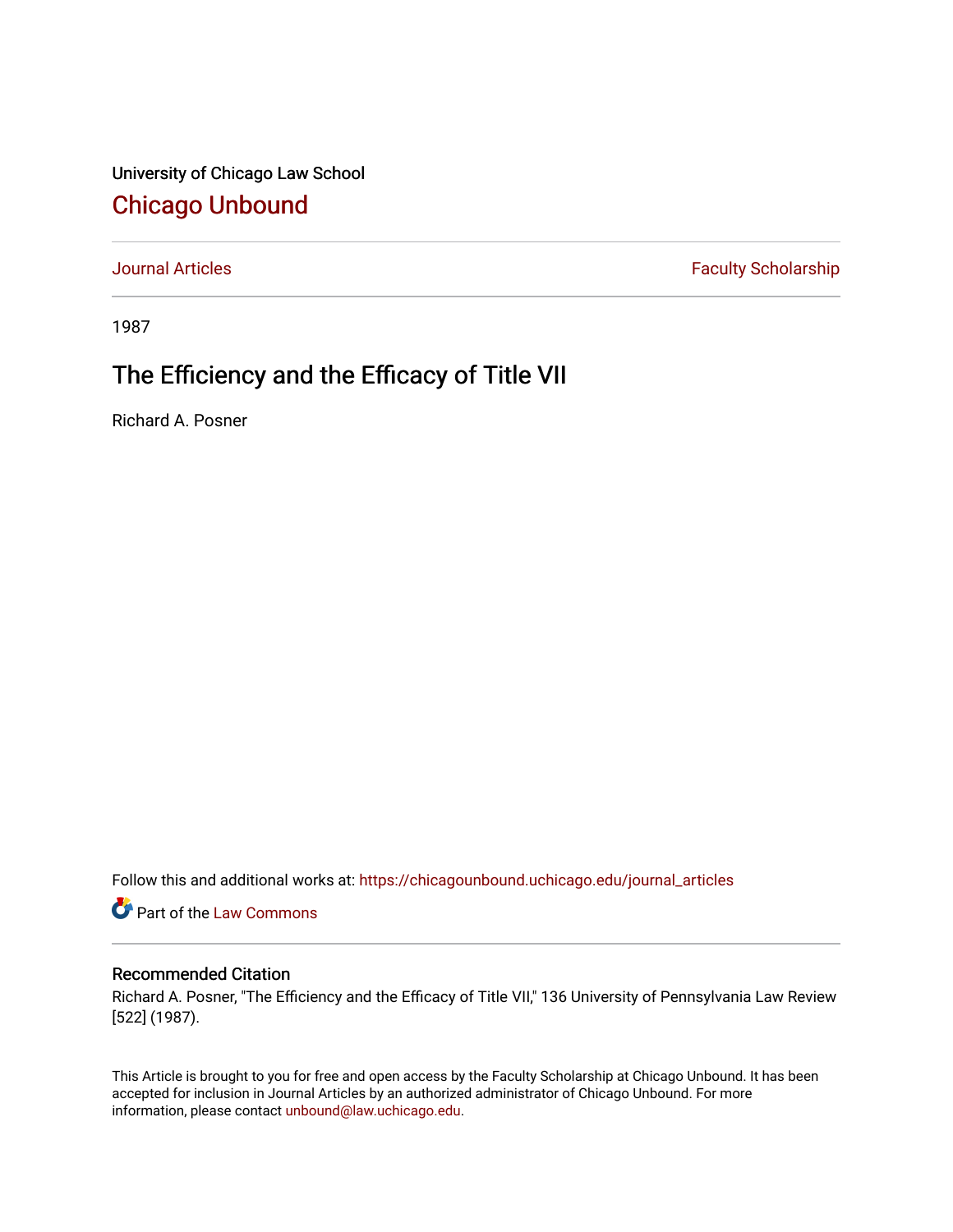# **ESSAYS**

#### THE EFFICIENCY AND THE EFFICACY OF TITLE VII

#### RICHARD **A.** POSNERt

In a recent article in this journal,' John Donohue argues that Title VII of the Civil Rights Act of 1964,<sup>2</sup> which forbids employment discrimination on racial and other invidious grounds,<sup>3</sup> may well be an efficient intervention in labor markets, even if efficiency is narrowly defined as maximizing social wealth. His argument is of considerable interest. Social welfare legislation, notably including legislation designed to help minority groups, is usually thought to involve a tradeoff between equity and efficiency, or between the just distribution of society's wealth and the aggregate amount of that wealth. If Donohue is right and equity and efficiency line up on the same side of the issue, these laws are considerably less problematic than they have seemed to some observers.

Donohue's argument builds on Gary Becker's theory of racial discrimination.4 For Becker, discrimination by whites against blacks is the result of an aversion that whites have to associating with blacks.<sup>5</sup> This aversion makes it more costly for whites to transact with blacks than with other whites. Becker likens this additional transaction cost to transportation costs in international trade.<sup>6</sup> The higher those transportation costs are, the less international trade there will be. Countries such as Switzerland that are highly dependent on such trade because

<sup>2</sup>42 U.S.C. §§ 2000e to 2000e-17 (1982).

t Judge, United Court of Appeals for the Seventh Circuit; Senior Lecturer, University of Chicago Law School. I thank John Donohue for his generous comments on a previous draft of this paper, and Lisa Heinzerling and Richard Porter for their comments.

**<sup>1</sup>**Donohue, *Is Title VII Efficient?,* 134 U. PA. L. REV. 1411 (1986).

**<sup>3</sup>**Donohue confines his attention to racial discrimination, as will I. Title VII also forbids discrimination on grounds of sex, religion, and national origin. *See* 42 U.S.C. § 2000e-2(a) (1982).

*<sup>4</sup> See generally* **G. BECKER, THE ECONOMICS OF** DISCRIMINATION **(2d** ed. 1971). For a brief summary of Becker's theory, see R. POSNER, ECONOMIC **ANALYSIS** OF **LAW** § 27.1 (3d ed. 1986).

*<sup>5</sup> See* G. **BECKER,** *supra* note 4, at 14, 153-54. *e Id.* at 21 n.3.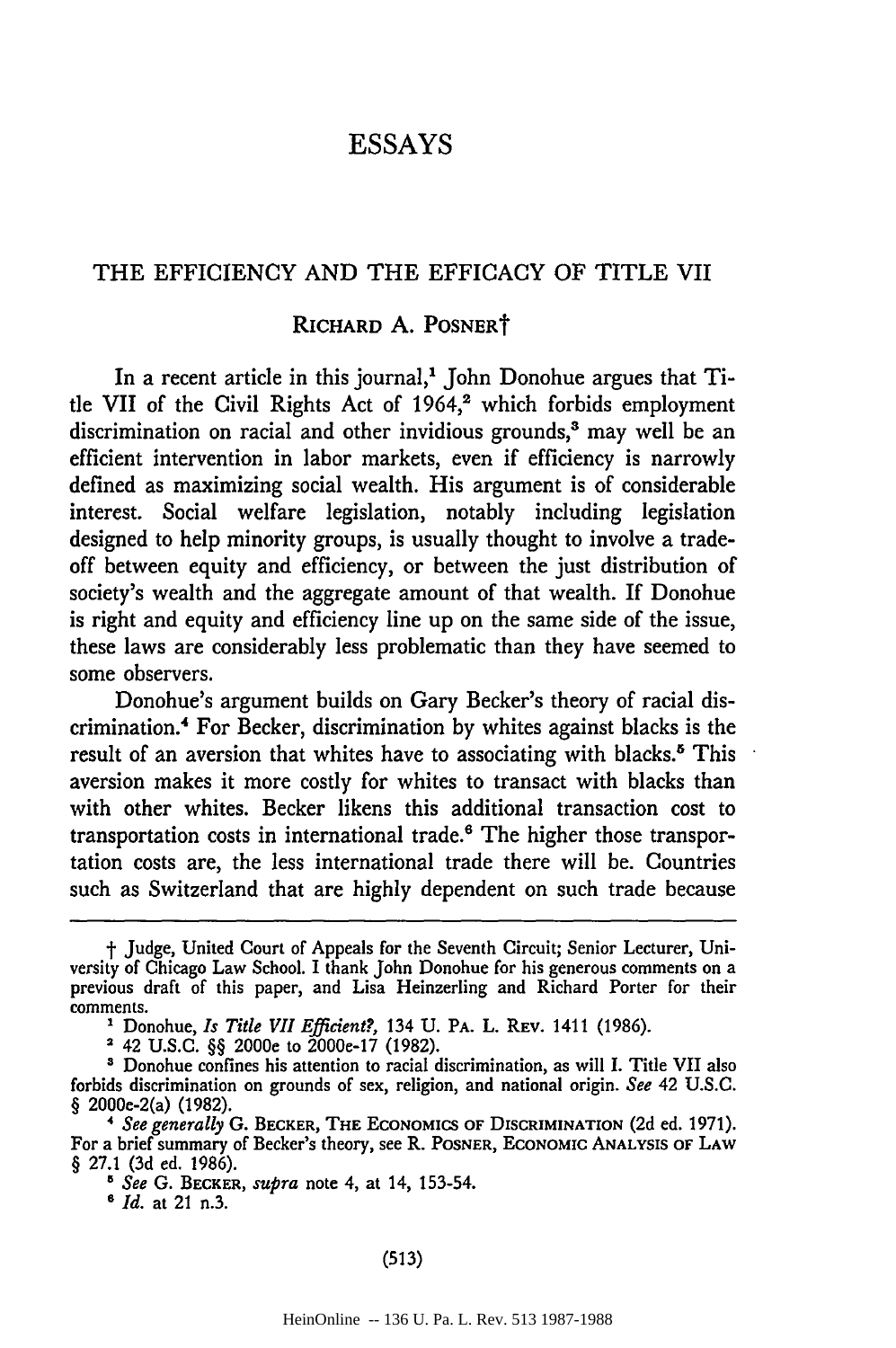their internal markets are small will suffer more than countries that, by virtue of the large size of their internal markets, $7$  are more nearly selfsufficient. Similarly, blacks will be hurt more than whites by the whites' aversion to associations with them because the white community is more nearly self-sufficient than the black.<sup>8</sup>

Just as there are potential gains from measures that lower transportation costs, so there are potential gains from measures that lower the costs of association between whites and blacks. One of these measures is competition. White employers who are not averse to such associations will have lower labor costs and will therefore tend to gain a competitive advantage over their bigoted competitors. Hence competition should, over time, erode the effects of discrimination, not by changing preferences, to be sure, but by shifting productive resources to firms that are not handicapped by an aversion to associating with blacks.

Donohue's argument is simply that this process can be accelerated by a law against employment discrimination, such as Title VII.<sup>9</sup> By adding a legal penalty to the market penalty for discrimination, Title VII accelerates the movement toward the day when discrimination has been squeezed out of markets and the gains from trade have thereby been maximized.'0 In his analysis, Title VII is like an innovation that reduces the costs of transportation-to zero.<sup>11</sup>

The obvious objection to Donohue's argument is that he has failed to balance the costs of administering Title VII against the gains from lowering the costs of transacting between blacks and whites. In the year ending June 30, 1986, more than 9,000 suits charging employment discrimination, the vast majority under Title VII, were brought in federal court.<sup>12</sup> The aggregate costs of these cases, and of the many more matters that are settled without litigation, must be considerable. However, I want to emphasize two more subtle points. The first is that, to the extent it is effective, Title VII may generate substantial costs over and above the costs of administering the statute, The second point is that Title VII may not be effective, in which event its administrative costs are a dead weight loss.

*n See id.* at 1426-27.

**<sup>&#</sup>x27;** The size of the market should not be confused with the size of the country. The larger a country is, all other things being equal, the greater will be transportation costs in its national markets.

*<sup>8</sup> See* G. BECKER, *supra* note 4, at 22-24.

*<sup>9</sup> See* Donohue, *supra* note 1, at 1426.

**<sup>10</sup>***See id.*

**<sup>12</sup>***See* **ANNUAL REPORT OF THE DIRECTOR OF THE ADMINISTRATIVE OFFICE OF THE** UNITED **STATES COURTS** app. I, table C 2 **(U.S.** Government Printing Office pub. **1986).**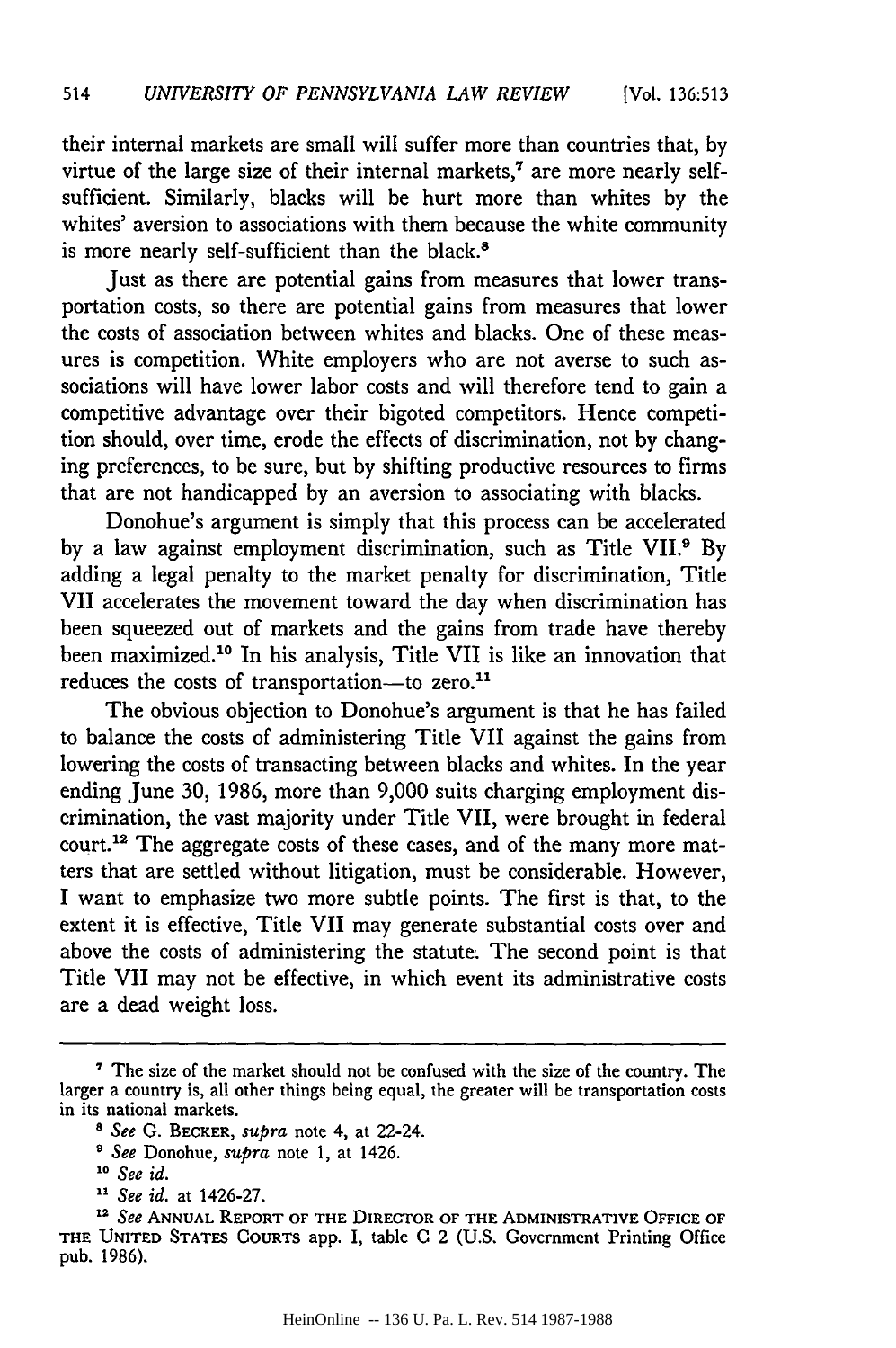# *A. The Efficiency of Title VII*

An analogy in the international-trade sphere to Donohue's argument would be to advocate passage of a law requiring a nation's industries to increase their exports and imports. Such a law would increase the amount of the nation's international trade, but not by lowering the cost of transportation. It might bring the nation to a level of international trade that it would not otherwise have reached for another fifty years through falling costs of transportation, but there would be no gain in efficiency because those costs had not yet fallen.

In Becker's analysis, the costs to whites of associating with blacks are real costs, and a law requiring such associations does not, at least in any obvious way, reduce those costs.<sup>13</sup> Of course, it makes blacks better off, but presumably by less than it makes whites worse off; for if both whites and blacks were made better off, there would be net gains from association and the law would not be necessary.

Another analogy to international trade may help to clarify my disagreement with Donohue's argument. Consider a law that requires the international maritime industry to adopt a newly developed, more efficient technology; and suppose someone has just invented a type of hull design that enables a ship to sail faster on less fuel. If adopted, the design would lower the costs of international transportation. Donohue's argument implies that a law requiring the adoption of the new technology as soon as possible would increase economic welfare by accelerating attainment of the new, more efficient equilibrium made possible by the invention. The difficulty is that such a law is likely to distort the optimal path to the new equilibrium. It is rarely efficient to scrap an existing technology the minute a superior one is developed. We usually leave it to competition to determine the rate at which the new displaces the old.

The basic difficulty with Donohue's analysis should now be plain. He argues for the efficiency of government intervention in a market not marked by externalities, monopoly or monopsony, high costs of information, or any other condition that might justify such intervention on economic grounds.14 It might of course be the case that the labor mar-

**19871**

*<sup>&</sup>quot;3 See* **G. BECKER,** *supra* note 4, at 153-54. Indeed, Becker argues that forced association between whites and blacks may increase the whites' aversion to blacks and thereby increase the amount of discrimination, but nothing in my analysis depends on the correctness of this argument.

<sup>&</sup>lt;sup>14</sup> For discussions of how monopsony might affect the economic analysis of discrimination in labor markets, see Culp, *Federal Courts and the Enforcement of Title VII,* 78 AM. **ECON.** REv. **355** (1986) (Papers & Proceedings); Fischel & Lazear, *Com-parable Worth and Discrimination in Labor Markets,* 53 U. **CHi.** L. REv. 891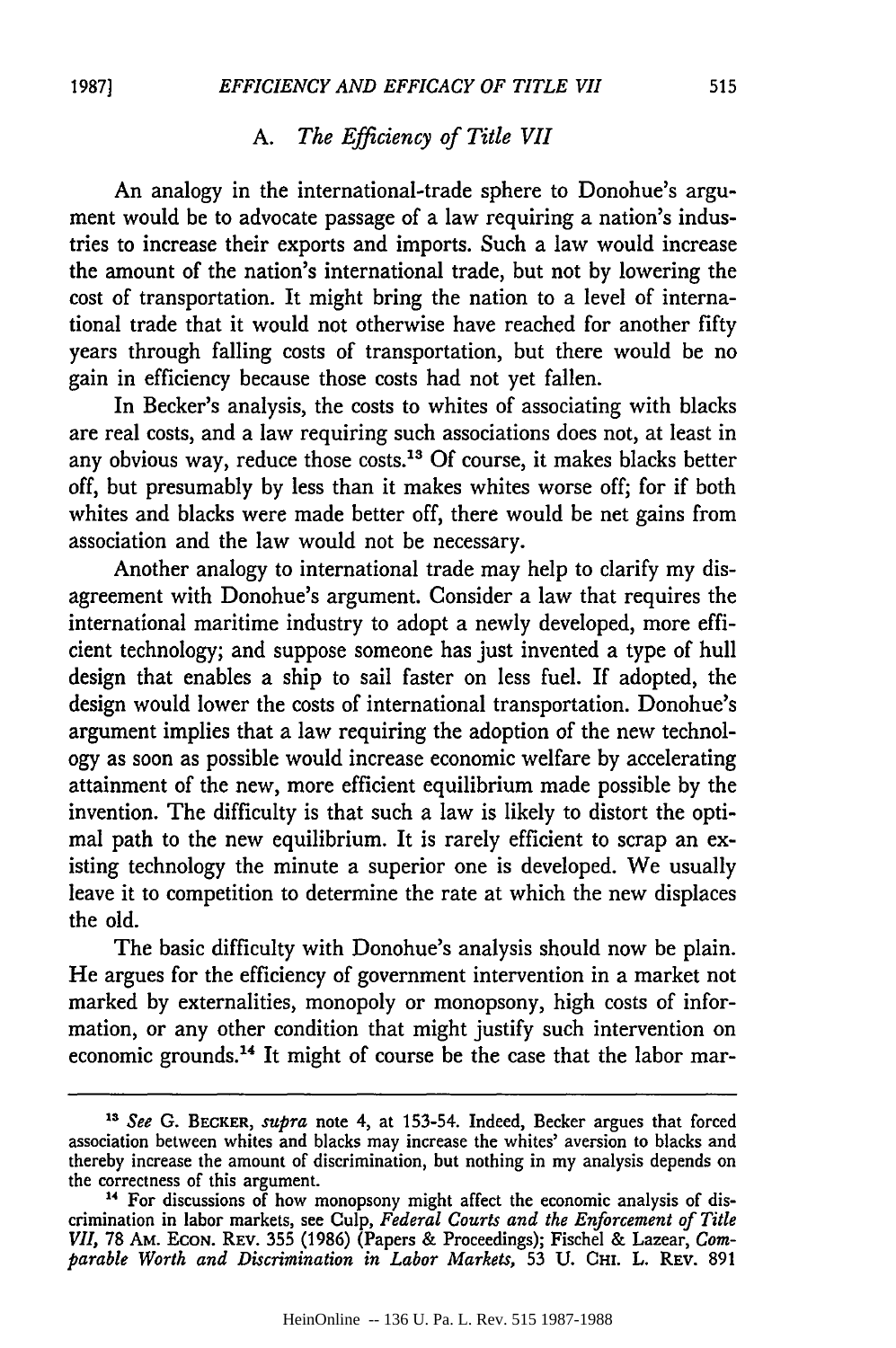kets likely to be affected by Title VII had one or more of these conditions but that is not his argument.<sup>15</sup> It might equally be the case that the costs to whites of being forced to associate with blacks are morally unworthy of consideration in the formulation of public policy. Stated differently, it might be that a tax on those whites for the benefit of blacks would be justifiable on grounds of social equity. But that would not be an *efficiency* justification in the wealth-maximization sense that Donohue employs.

Moreover, it is not altogether plain that a reluctance by white employers to employ blacks *at the same wage as whites* (an essential qualification, as we shall see) must reflect nothing more than an inexplicable aversion, whether by the employer itself or by its white employees, to associating with blacks. Suppose that, because of past exclusion of blacks from equal educational opportunities or for other reasons, the average black worker is less productive than the average white, and suppose further that it is costly for an employer to determine whether an individual worker deviates from the average for the worker's group. Then an unprejudiced employer might nonetheless decide to pay blacks less than whites. This would be unfair to blacks who were in fact above average, yet might still be an efficient method (in the presence of high information costs) of compensating black workers.<sup>16</sup> If Title VII comes along and forbids this method of classifying workers, as it assuredly does, then the employer will either incur additional information costs or, by lumping all workers together regardless of productivity, depart even further from the optimum wage, which is the wage equal to a worker's marginal product. Either way, efficiency will be reduced. Again, gains in social equity may trump losses in efficiency. But Donohue is not concerned, at least in the article under discussion, with equity.

## *B. The Efficacy of Title VII*

I have assumed thus far, as does Donohue, that Title VII is effective-that it improves the employment prospects of black people. If it

<sup>(1986);</sup> Holzhauer, *The Economic Possibilities of Comparable Worth,* 53 U. **CHI.** L. REV. 919 (1986). **"** *See* Donohue, *supra* note 1, at 1414 & n.10.

*<sup>&</sup>quot; See generally* Phelps, *The Statistical Theory of Racism and Sexism,* 62 AM. **ECON.** REV. 659, 659 (1972) ("A prior discrimination against minorities may be based on statistical expectations which seem to the employer more cost effective than making individual determination."). Such discrimination may be socially (as well as privately) efficient-or may not be, as argued in Lundberg & Startz, *Private Discrimination and Social Intervention in Competitive Labor Markets,* 73 AM. ECON. REV. 340 (1983); Schwab, *Is Statistical Discrimination Efficient?,* 76 AM. **ECON.** REV. 228 (1986).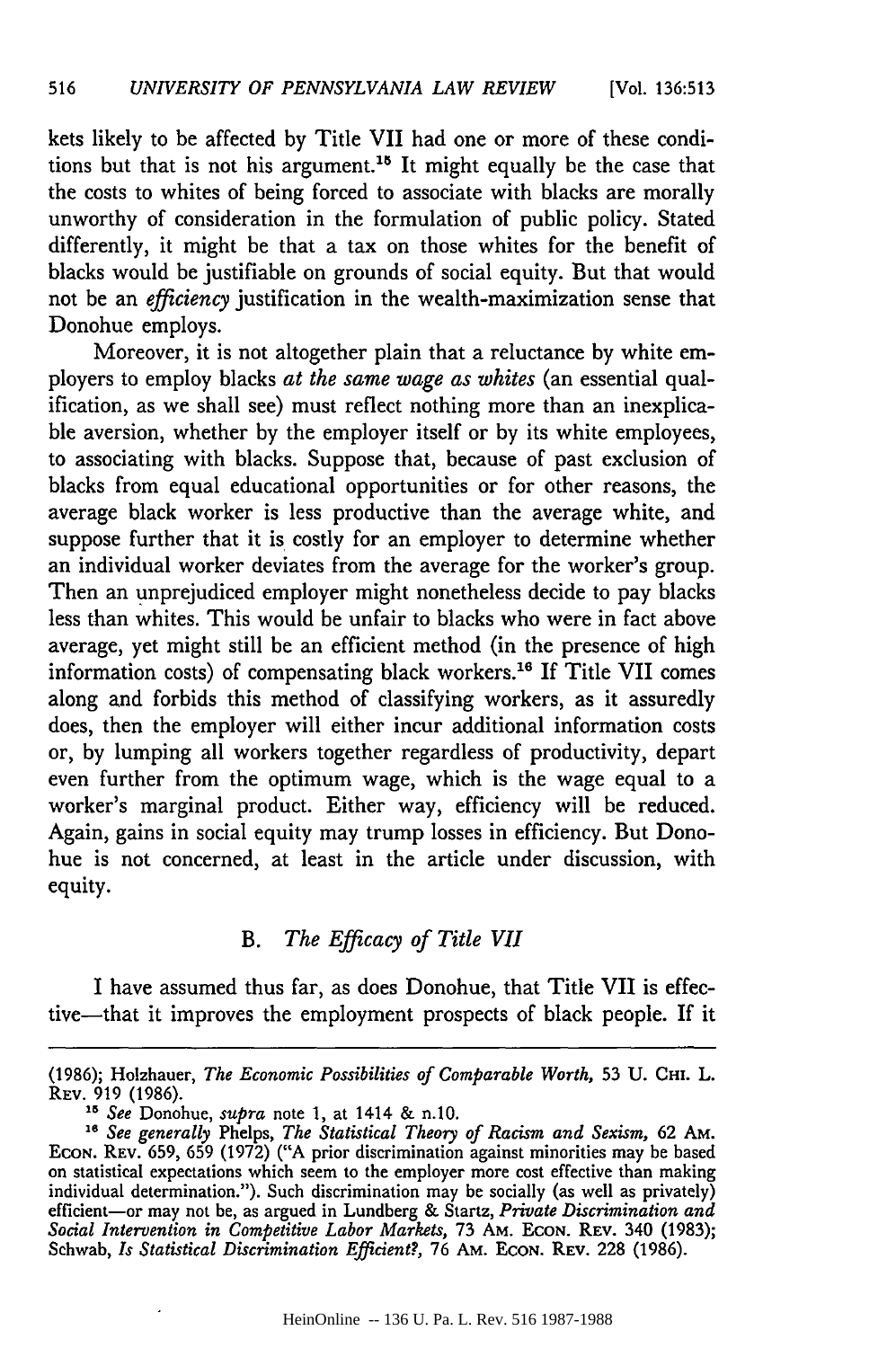does not, then its administrative costs yield no gains, either in efficiency or in equity. One's intuition is that a law, which imposes sanctions on employers who discriminate and which is enforceable not only by a federal agency (the Equal Employment Opportunity Commission) but by the victims of discrimination in private suits, *must* improve the employment opportunities of members of a group that, at the time the law was passed, was a frequent target of employment discrimination. But this may be incorrect, as Professor Landes showed many years ago in a study of state fair employment practices laws, the precursors of Title VII.17 Suppose that, for whatever reason, the market wage rate of blacks is lower than that of whites. Title VII forbids the use of race as a ground for pay differentials. Because this part of the law is difficult to evade, and because (as I mentioned earlier) employers find it difficult to measure the marginal product of the individual worker, we can assume that blacks and whites will be paid the same wage by the same employer for the same job. This means, however, that the employer will be paying some or many of its black workers more than their marginal product.<sup>18</sup> The employer will therefore have an economic incentive to employ fewer blacks. The law also forbids making hiring or firing decisions on the basis of race, but this part of the law is very difficult to enforce. To see this, however, it is necessary to get more deeply into the structure of the law than Donohue attempts to do in his article.

There are two basic approaches that plaintiffs can use to make out a case under Title VII.<sup>19</sup> The first, the "disparate treatment" approach, requires proving intentional discrimination.<sup>20</sup> This turns out to be exceptionally difficult in practice. No employer of even moderate sophistication will admit or leave a paper record showing that it has refused to

*20 See* Texas Dep't of Community Affairs v. Burdine, 450 U.S. 248 (1981) (addressing the issue of an employer's intent when an individual claims disparate treatment); McDonnell Douglas Corp. v. Green, 411 U.S. 792 (1973) (same).

**<sup>17</sup>***See* Landes, *The Economics of Fair Employment Laws, 76* J. POL. **EcoN.** 507, 544-45 & n.32 (1968) (observing that gains in black wages were partially offset by increased unemployment among blacks). **'8** The employer cannot simply reduce the white workers' wages to the level of the

black workers because then the white workers would receive less than their market wage and therefore would go elsewhere. Of course, if all or most employers are affected by the law, the white workers' market wage may fall. But it would not fall all the way to the level of the black workers.

<sup>&</sup>lt;sup>19</sup> For a brief summary of the elaborate body of legal doctrines that has evolved in the interpretation and application of Title VII, see PLAYER, FEDERAL LAW OF EM-PLOYMENT DISCRIMINATION, IN **A NUTSHELL,** pt. 5 (2d ed. 1981). For fuller treatments, see S. **AGID,** FAIR EMPLOYMENT LITIGATION: PROVING **AND DEFENDING A** TITLE VII **CASE** (2d ed. 1979); C. **SULLIVAN,** M. ZIMMER & R. RICHARDS, FEDERAL **STATUTORY** LAW OF EMPLOYMENT DISCRIMINATION (1982).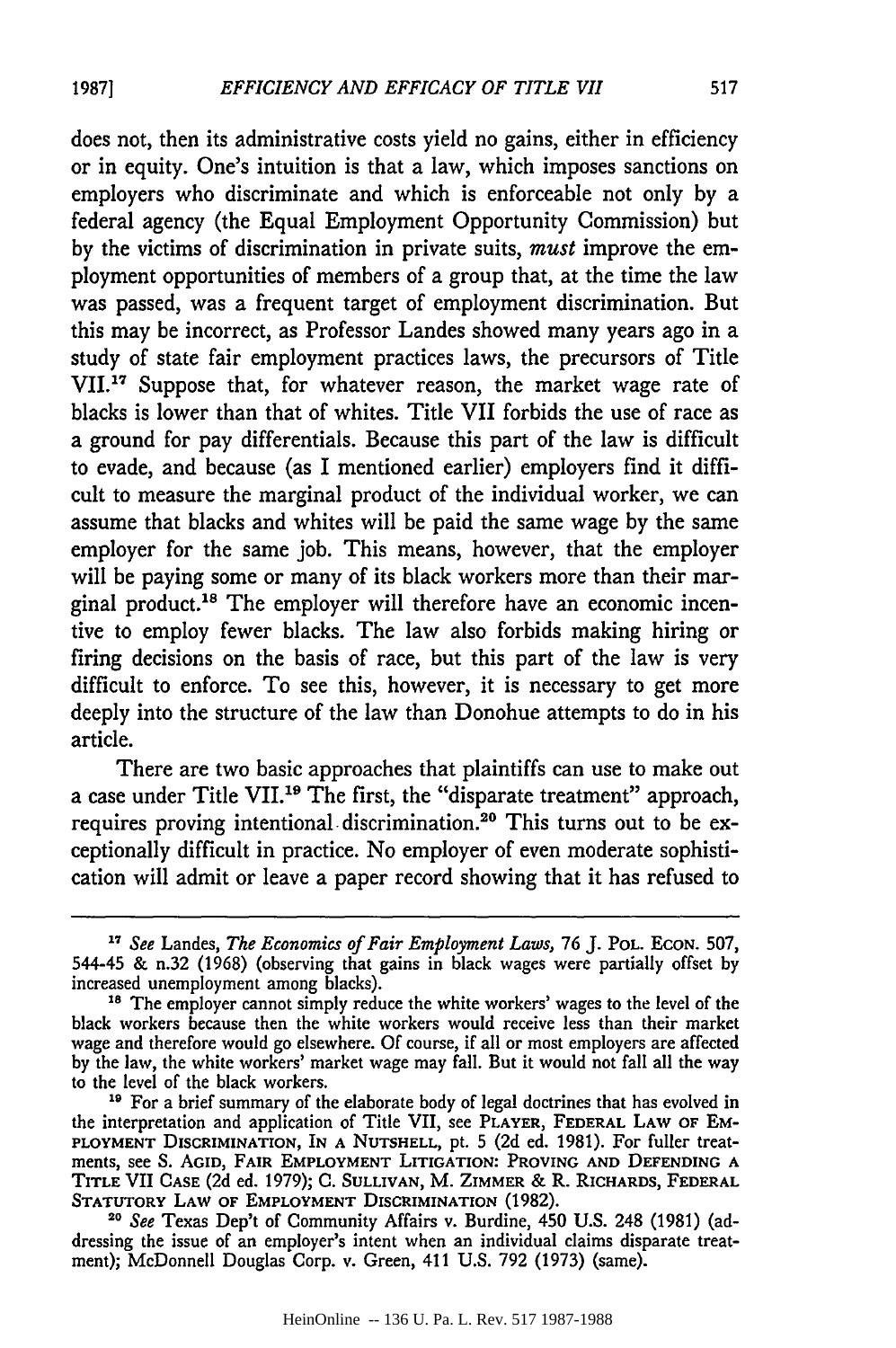hire, or has fired, a worker because of the worker's race. In the absence of such evidence, the worker may try to eliminate alternative explanations, but this usually is impossible. There are, it is true, some workers who are so superior that no cause other than racial animus could explain a refusal to hire them or a decision to fire them. But even a bigoted employer is unlikely to take out his racial animus against a perfect worker. Most workers are not perfect. As to them, it is usually easy to supply a plausible reason why they were not hired or why they were let go. The plaintiff may try to rebut the reason by showing an overall pattern of racial hiring or firing, but this type of proof is expensive and will rarely be cost-justified when all the plaintiff is seeking is reinstatement or back pay, the most common remedies (along with attorney's fees) under Title VII.<sup>21</sup> Common law damages (including punitive damages) are not available in Title VII cases, and there is no right to trial by jury.<sup>22</sup>

Occasionally, a group of workers will band together in a class action,<sup>23</sup> or the EEOC will bring suit against a company or even an industry on behalf of a large group of workers who have been discriminated against. But there are few such cases relative to the vast labor market in the United States,<sup>24</sup> and the threat of such a suit may not have much deterrent effect because the available sanctions are so mild.

The second basic approach under Title VII is the "disparate impact" approach. If a firm uses a screening device such as an aptitude test or requiring a high-school degree that has the effect of excluding a disproportionate number of blacks, the device is unlawful unless the firm can show a strong business justification for it, even if the device is not intended to keep out blacks.25 The crux of the problem is identifying disproportionate exclusion. The usual solution is to compare the

422 U.S. 405.

**"'** Eighty-two class action suits involving employment discrimination were filed in 1985. Telephone interview with David Cook, Chief of the Statistics Division of the Administrative Office of the United States Courts (Oct. 13, 1987).

*" See* Griggs v. Duke Power Co., 401 U.S. 424 (1971).

*<sup>2</sup> See* 42 U.S.C. § 2000e-5(g) (1982) (Title VII's remedial provision); *see also C.* **SULLIVAN,** M. ZIMMER, & R. RICHARDS, *supra* note 19, at 69-80 (discussing complexities of statistical proof under Title VII).

**<sup>2</sup>**The Supreme Court has observed that remedies under 42 U.S.C. § 2000e-5(g) are equitable in nature. *See* Albemarle Paper Co. v. Moody, 422 U.S. 405 (1975). The courts of appeals have held, therefore, that there is no right to a jury trial of claims brought under Title VII alone. *See, e.g.,* Williamson v. Handy Button Mach. Co., 817 F.2d 1290 (7th Cir. 1987). The logic of *Albemarle* has also persuaded courts of appeals that punitive damages are unavailable under Title VII, as well as common law compensatory damages (as distinct from backpay). *See, e.g.,* Protos v. Volkswagen of America, 797 F.2d 129, 138 (3d Cir. 1986); Richerson v. Jones, 551 F.2d 918 (3d Cir. 1977). *2 See* Frans v. Bowman Transp. Co., 424 U.S. 747 (1976); *Albemarle Paper Co.,*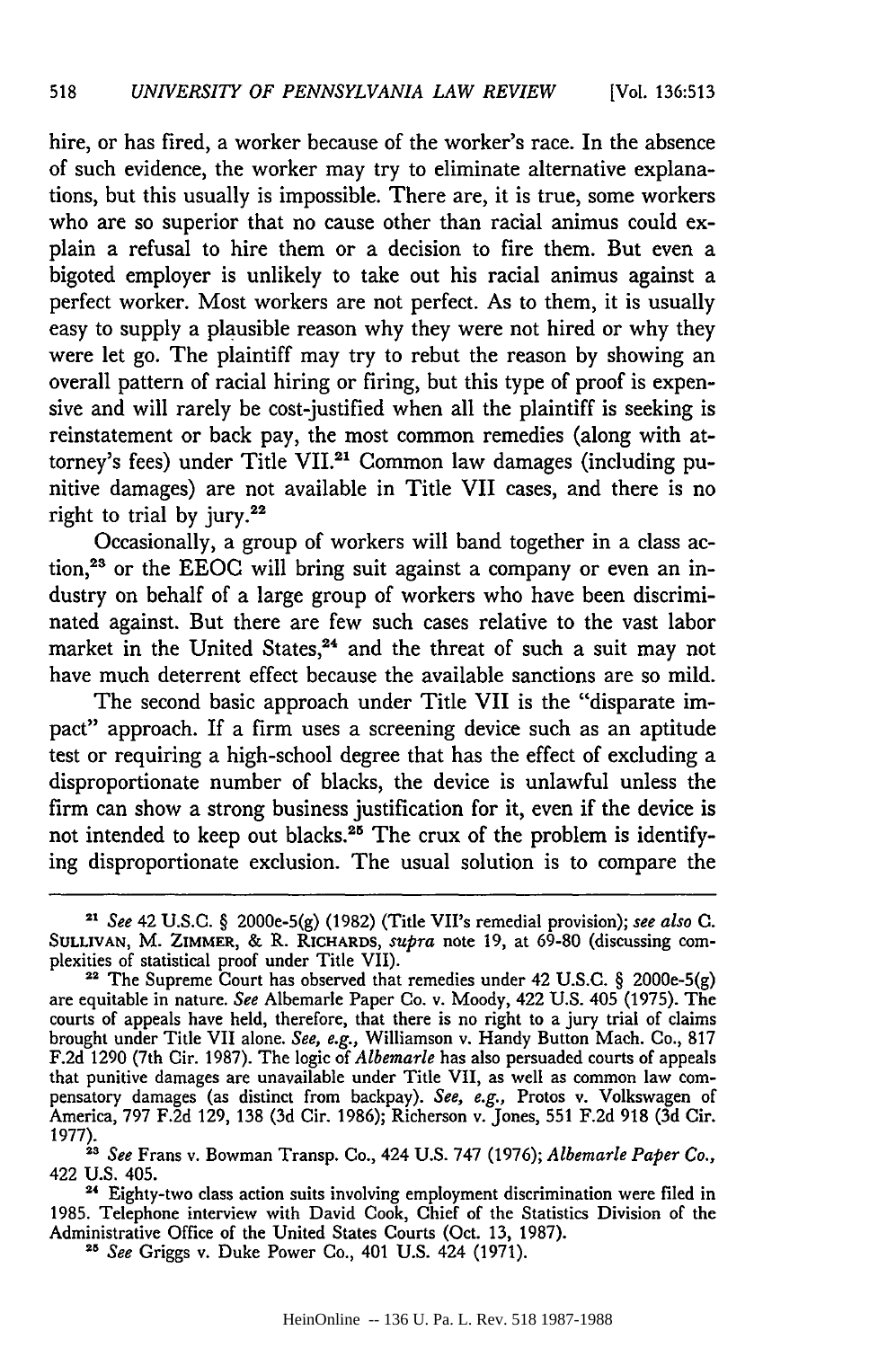percentage of blacks employed **by** the firm with the percentage in the labor pool from which the firm draws. This method of proof makes it more costly for a firm to operate in an area where the labor pool contains a high percentage of blacks, **by** enlarging the firm's legal exposure.<sup>26</sup> Therefore, when deciding where to locate a new plant or where to expand an existing one, a firm will be attracted (other things being equal) to areas that have only small percentages of blacks in their labor **pools. <sup>217</sup>**

This incentive exists even if the firm is not worried about disparate-impact suits. Title VII makes it more costly to employ black workers; it also makes it more costly to fire them because the firm may have to incur the expense of defending a Title VII disparate-treatment suit when a black employee is discharged. These costs operate as a tax on employing black workers and give firms an incentive to locate in areas with few blacks.

Thus Title VII can be expected to have several effects: to increase the wages of those blacks who are employed **by** wiping out racial pay differentials; to eliminate some discrimination in hiring and firing; but, in the case of some employers, to reduce the number of blacks who are employed.<sup>28</sup> When the wages of black workers are averaged over all blacks, both those who are employed and those who are not, the average black wage may not have increased (or increased much) as a result of Title VII, and may even have decreased. Any net loss of wealth might be offset **by** a gain in self-esteem from being freed from direct (though not, if the foregoing analysis is correct, indirect) racial discrimination, but that gain would be outside the scope of the analyses that Donohue and I are making.

Professor Landes, in his study of state fair employment laws, found that the employment and wage effects partially offset each other.29 Unfortunately, it is difficult to make a parallel study of Title **VII.** Since Title VII is applicable nationwide, cross-sectional studies are not possible. Time studies are confounded **by** the number of other

*<sup>28</sup>See supra* notes **17-18** and accompanying text.

**<sup>26</sup>***See* **C. SULLIVAN,** M. **ZIMMER, &** R. **RIcHARDS,** *supra* note **19,** at 46-51.

**<sup>27</sup>** In a recent case, evidence was presented that the defendant "desireld tol. build its plant in a city with a minority population no greater than **35%** of the total population, allegedly because it had previously experienced difficulty meeting affirmative action goals in communities with proportionately larger minority populations." Terry Properties, Inc. v. Standard Oil Co., **799 F.2d 1523, 1527 (11th** Cir. **1986).** I am indebted to Professor Donohue for bringing this case to my attention.

**<sup>29</sup>** *See* Landes, *supra* note 17, at 544-45 (finding, in fair employment states between 1939 and 1959, that "the increase in the ratio of non-white to white male wages was partly at the expense of greater unemployment differentials between non-whites and whites.").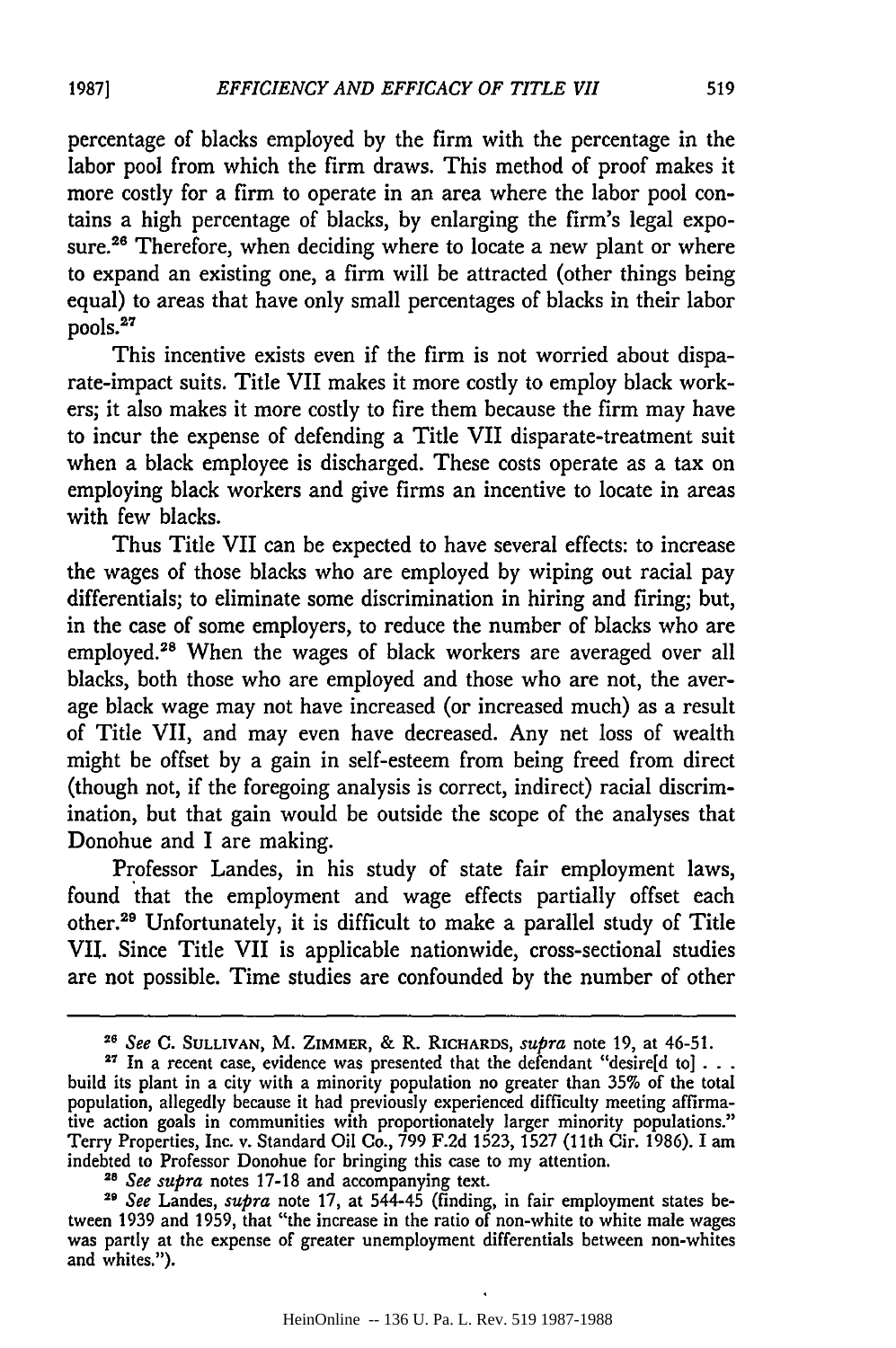developments affecting the wages and employment of blacks since Title VII was enacted in 1964, including changes in welfare benefits (which may affect the incentive to seek employment), changes in the taste for discrimination (besides any such change attributable to Title VII itself), expanded educational opportunities for blacks, the disintegration of the lower-class black family, the shift in jobs from the industrial to the service (including governmental) sector, the increased political clout of blacks, the decline of unions, and a variety of other changes. Disentangling the effects of Title VII from all the other things that have been going on since 1964 and that bear on the wages and employment of blacks seems well-nigh impossible. Even disentangling the effects of all governmental programs to combat racial discrimination from the effects of other developments is extraordinarily difficult and thus far inconclusive, as shown in a recent and very scrupulous review essay by James Heckman.30 Although some studies find that Title VII has increased both the wages and employment of blacks, and others that the wage and employment effects have cancelled each other out,<sup>31</sup> the most responsible conclusion for the nonspecialist appears to be that the effects of Title VII are unknown.

Of course, Title VII could have indirect effects as well as the direct effects that I have been emphasizing. By putting the government's moral authority behind efforts to eradicate racial discrimination, Title VII may have reduced the aversion of whites to associating with blacks and may have helped blacks overcome the psychological legacy of slavery. As Heckman shows, however, when such indicia of black progress as relative incomes of black and white workers and black and white families, and the rate at which black versus white workers drop out of the labor force before they reach retirement age, are taken into account, one observes not only that black progress has been distinctly uneven, but also that it is not well correlated with Title VII or any other government initiative. Moreover, both the decrease in overt expressions of hostility toward blacks, and the existence of anti-discrimination laws themselves, may reflect the growing political influence and assertiveness

*<sup>3&#</sup>x27; See* J. Heckman, The Impact of Government on the Economic Status of Black Americans (rev. May 1987) (unpublished manuscript) (on file with the *University of Pennsylvania Law Review).*

**<sup>31</sup>***Compare* Leonard, *Antidiscrimination or Reverse Discrimination: The Impact* of Changing Demographics, Title VII, and Affirmative Action on Productivity, 19 J. **HUMAN RES.** 145 (1984) (arguing that Title VII has played a significant role in increasing black employment) *with* Belier, *The Economics of Enforcement of an Antidiscrimination Law: Title VII of the Civil Rights Act of 1964,* 21 J. **LAW** & **ECON.** <sup>359</sup> (1978) (arguing that Title VII has not served as an efficient means of increasing the overall wealth of blacks).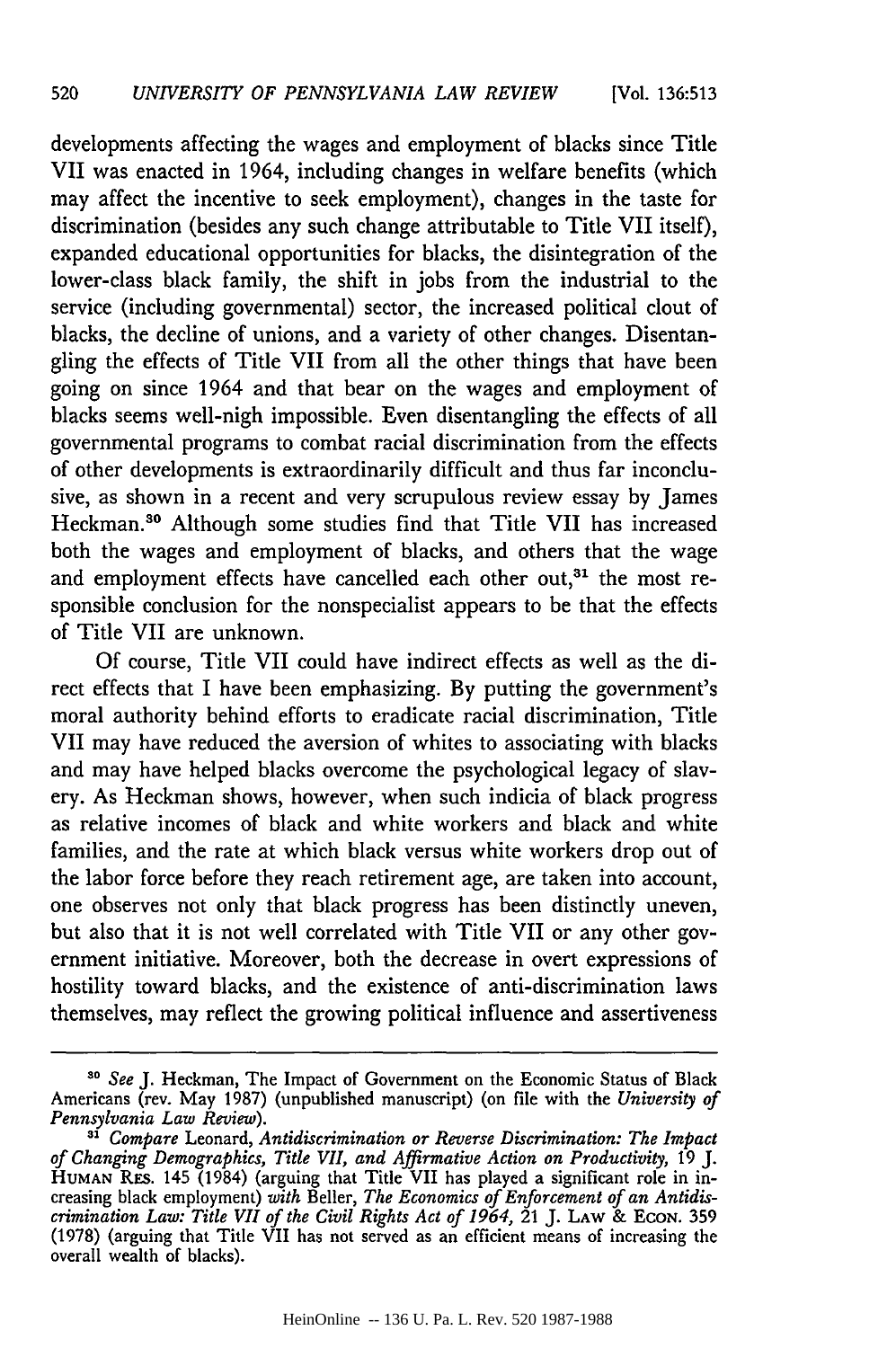of black people and the growing racial tolerance of white people, rather than show that the laws have caused greater tolerance.

To conclude, I am not persuaded by Donohue's argument that Title VII can be defended on strictly economic grounds, as overcoming the transaction-cost barrier to market interactions between white and black people that Gary Becker identified in his economic study of racial discrimination. Title VII, to the extent effective, ignores, rather than reduces, the costs of undesired associations between whites and blacks. It may be correct on moral grounds to do so, but that is not Donohue's argument. Furthermore, it is an open question whether Title VII has improved the net welfare of black people, directly or indirectly. If it has not, then the costs of administering the law are a dead weight social loss that cannot be justified on grounds of social equity.